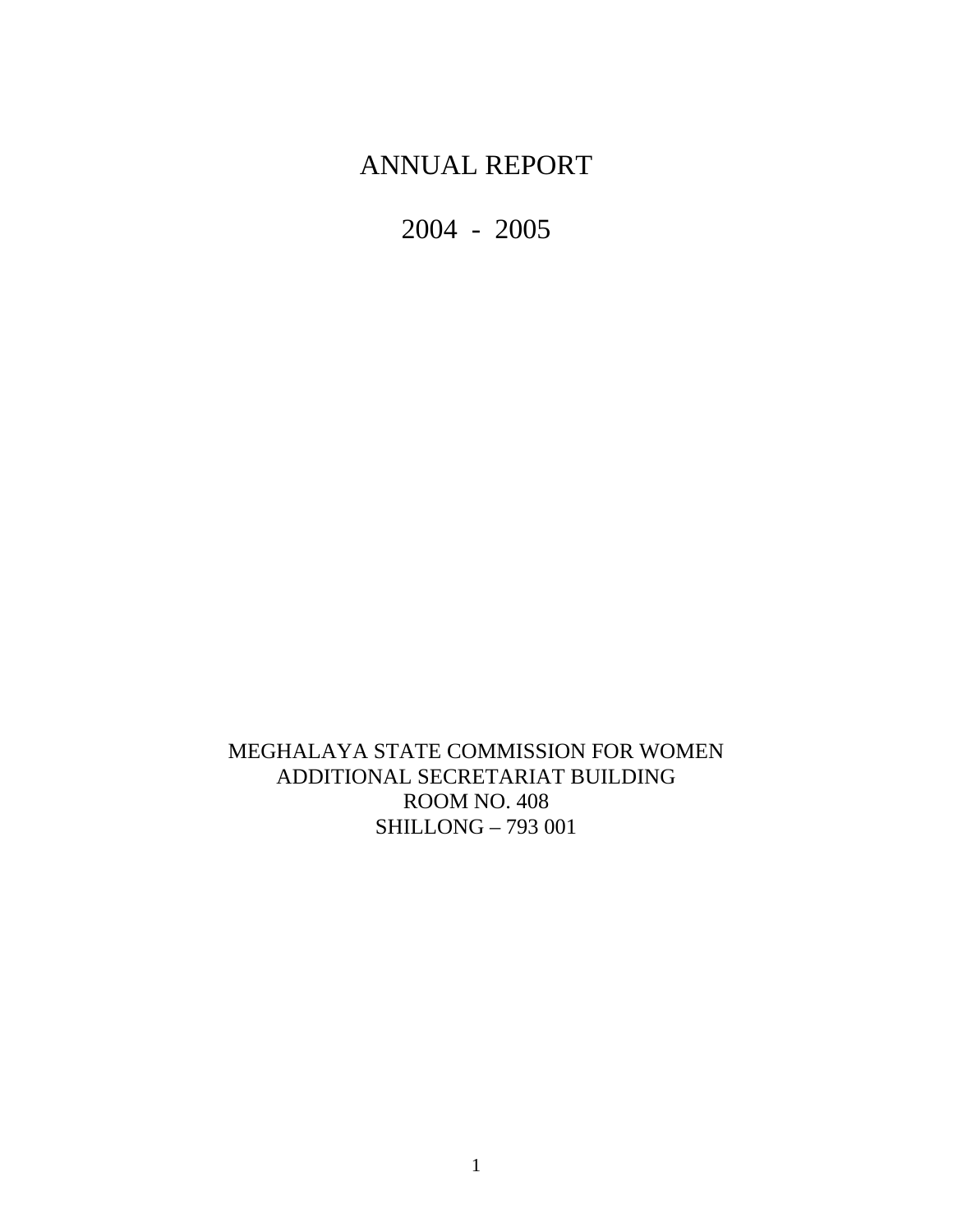### PREFACE

It gives me immense pleasure in releasing this Annual Report for the year 2004-05, the **first** after setting up of the Meghalaya State Commission for Women which came into being under Section 3 of the Meghalaya State Commission for Women Act, 2005, on 15.10.2004 and enacted on  $2<sup>nd</sup>$  May 2005. This Report exhibits a full account of the activities held by the Commission including the financial status from the inception of the Commission till 31.10.2005.

With the mission to improve the status of women in the state of Meghalaya and to inquire into unfair practices affecting women and for matter connected therewith or incidental thereto, the Commission had with sense of satisfaction discharged the responsibilities with the cooperation, support, network and coordination of various government departments, the Department of Social Welfare, Govt. of Meghalaya, in particular and Non Governmental Organizations so as to create awareness, especially among womenfolk in the villages of their rights to attain the goal of gender justice and various inequalities prevailing in the society, especially with the motto of 'Reaching out to the masses', networking with the NGOs in creating awareness on women's rights.

On behalf of the Commission I take this opportunity to express my gratitude to the National Commission for Women, New Delhi, for extending all the support for the conduct of a number of programs. I also appreciate the NGOs of the State for having a strong desire to accelerate all round development and women empowerment.

> (Prof. Biloris Lyndem) Chairperson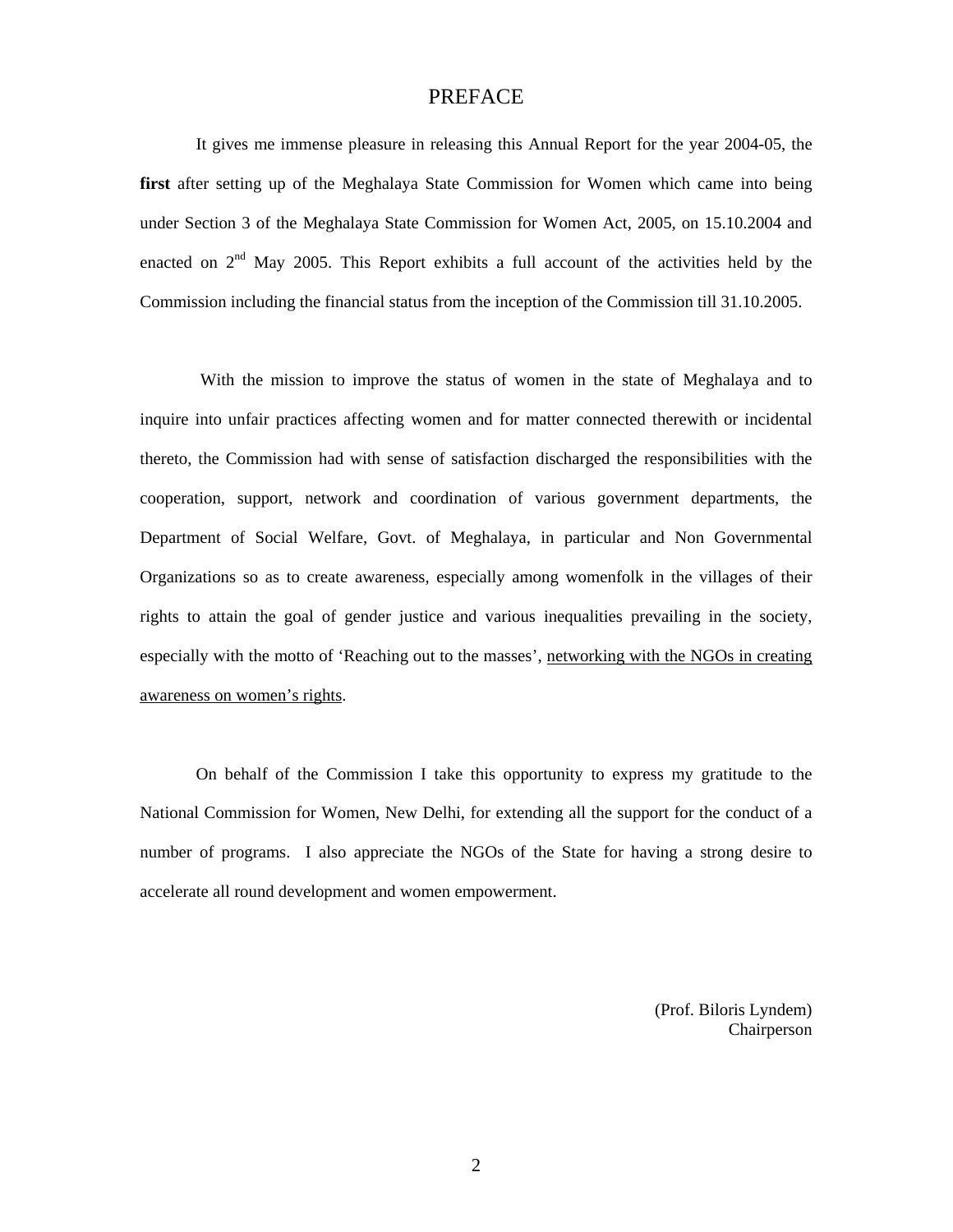# INTRODUCTION

The Meghalaya State Commission for Women (MSCW) was constituted on 15.10.2004 extending its jurisdiction to the whole state of Meghalaya, with an objective to improve the status of women, investigation of violation of safeguards for women; such as to inquire into any distinction, exclusion or restriction made on the basis of sex for the purpose of or which has the effect of impairing or nullifying the recognition, enjoyment, or exercise by women of fundamental constitutional rights, or of human rights, or of fundamental freedom in the political, economic, social, cultural, civil or any other field or the infringement of any right or benefit conferred on women by or under the provisions of any law for the time being in force or the mental or physical torture or sexual excesses on women including an adolescent girl and a female child.

#### **COMPOSITION**

The Commission consists of a Chairperson, a Vice Chairperson both nominated by the State Government and four members appointed by the State Government, for a period not exceeding three years.

During the year 2004-05, the composition of the Commission was as follows:

| <i>l</i> . Smti. Biloris Lyndem (Phd) |   | Chairperson.      |
|---------------------------------------|---|-------------------|
| 2. Smti. Hasina Kharbhih.             | - | Vice Chairperson. |
| 3. Smti. Wanda K. Blah.               |   | Member.           |
| 4. Dr. June Shullai.                  |   | Member.           |
| 5. Smti. Sophia R. Marak.             |   | Member.           |
| 6. Smti. Minoti Sharma.<br>(Advocate) | - | Member.           |

The Commission under Section 8(2) of the Meghalaya State Commission for Women Act, 2005, co-opted the following members to strengthen the activities of the Commission. Smt. L.Ch. Sangma, Smt. Viola S.B. Sangma both from the Garo Mothers' Union (a prominent and registered NGO of Garo Hills) and Smt. Dinoris Lyngdoh Mawlieh, Seng Samla, Khadsawphra, Mairang Women's Wing.

In addition to the above, the Commission co-opted the following members from different NGOs in order to tackle the problem of incident of rape and sexual abuse in West Khasi Hills.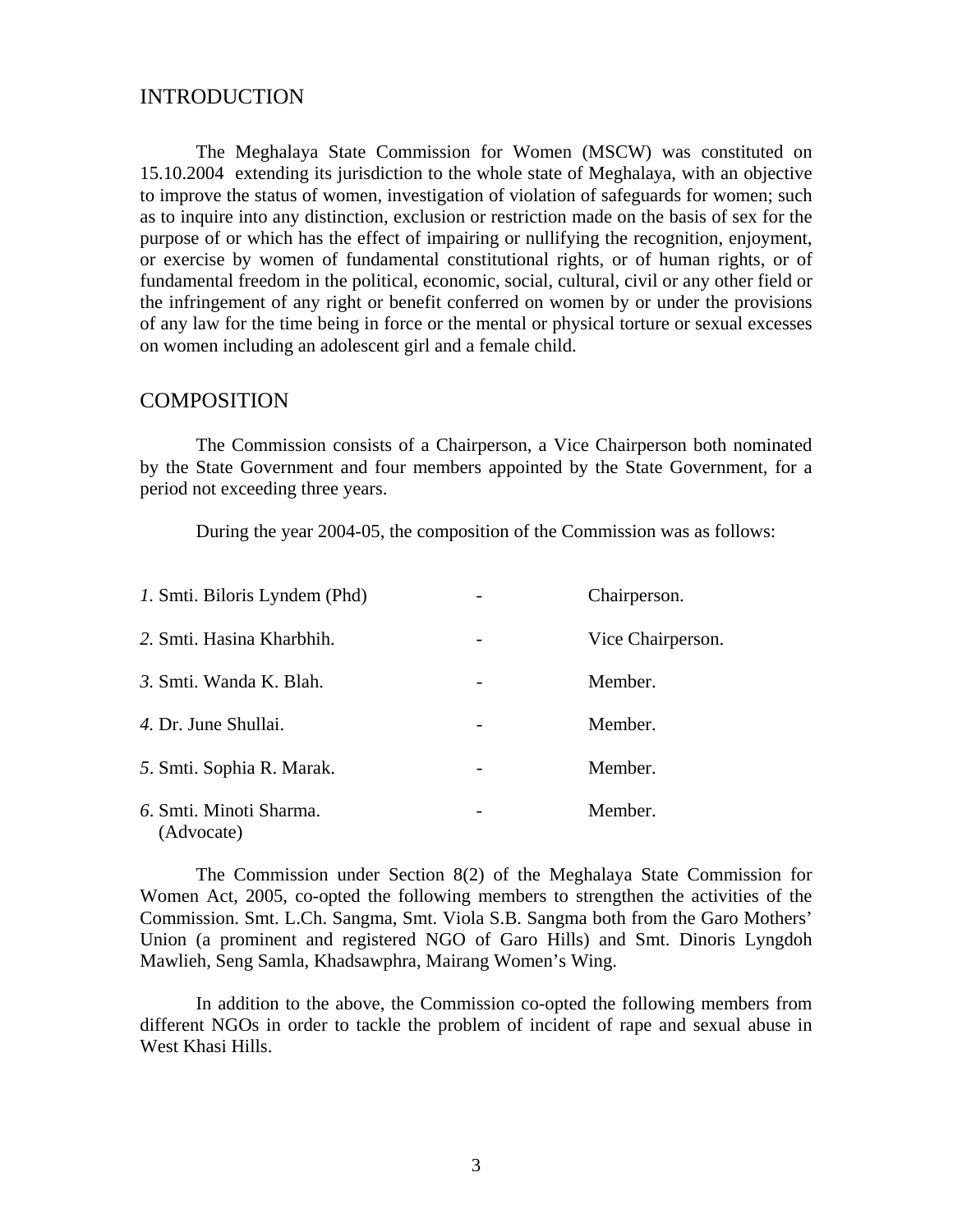- *1.* Sr. Sylvestra Khonglah, Principal, St. Mary's Rangblang, West Khasi Hills district.
- *2.* Sr. Magdalene Synnah, West Khasi Hills district.
- *3.* Sr. Superior, St. Mary's Convent, Pyndengrei, Nongstoin, West Khasi Hills district.
- *4.* Smt. Celina Shangpliang, President, Greater Nongstoin Women Social Welfare Organisation. West Khasi Hills district.
- *5.* Smt. R. Maryka Nongtdu, Secretary, Mahila Mandal Khliehriat, Jaintia Hills district
- *6.* Shri O.V.D. Ladia, Ph.D. (Law) Resource Person & Consultant
- *7.* Smt. C.D. Shira, Dy.S.P. (CID), Member.
- *8.* Smt. Sonachi B. Sangma, Member.
- *9.* Smt. Lepomonie Ch. Sangma, Member.

Special Committee constituted to examine the different cases in the Commission

| 1. Dr. Biloris Lyndem | $\overline{\phantom{0}}$ | Chairperson MSCW       |
|-----------------------|--------------------------|------------------------|
| 2. Dr. O.D.V. Ladia   | $ -$                     | Legal Adviser          |
| 3. Smt. C.D. Shira    | $\overline{\phantom{a}}$ | Dy. S.P. (CID) Member. |
| 4. Smt. Minoti Sarma. | $\overline{\phantom{a}}$ | Member.                |

Dr. Ladia assisted the Commission in legal matters, acts and bills passed by the Government and the District Council from time to time with relevance to women issues. Dr. Ladia also assisted the Commission in examining the Lineage Bills passed by the Khasi Hills Autonomous District Council and observations have already been transmitted to the Council in this regard.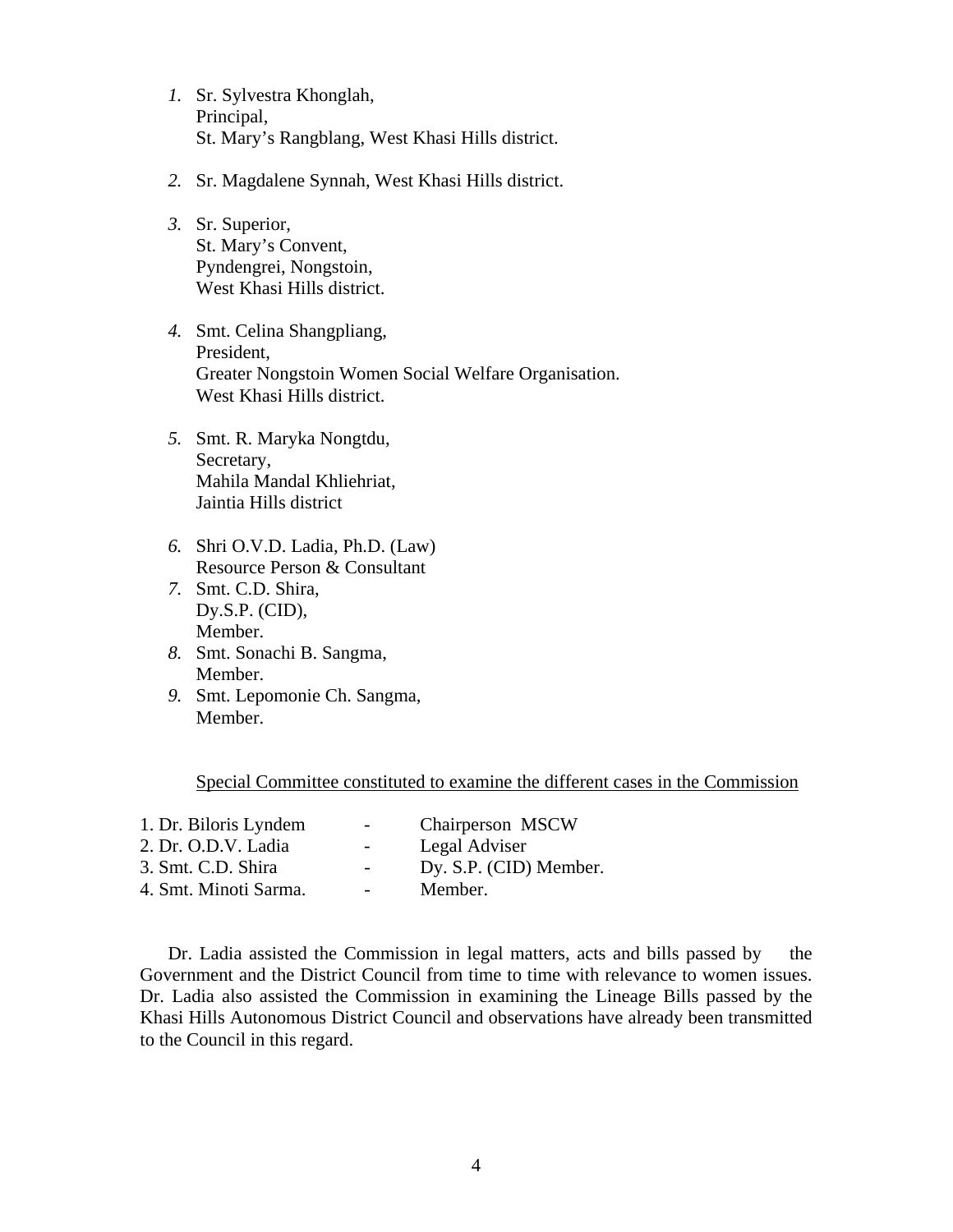#### **Powers of the Commission.**

- (1) The Commission shall, for the purpose of any inquiry under this Act have the same powers as are vested in a Civil Court while trying a suit under the Code of Civil procedure, 1908 (Central Act 5 of 1908), in respect of the following matters, namely:-
	- (a) summoning and enforcing the attendance of any witness and examining him/her;
	- (b) requiring the discovery and production of any document;
	- (c) receiving evidence on affidavit;
	- (d) requisitioning any public records or copy thereof from any public office;
	- (e) issuing commissions for examination of witnesses.
- (2) Any proceeding before the commission shall be deemed to be a judicial proceedings within the meaning of sections 193 and 228 of the Indian Penal Code (Central Act 45 of 1860) and the Commission shall be deemed to be a court for the purpose of section 195 of the Code of Criminal Procedure 1973 (Central Act 2 of 1974).

# FUNCTIONS OF THE COMMISSION

- $(1)$ Subject to the proviso of the Meghalaya State Commission for Women Act 2005, the Commission shall perform all or any of the following functions, namely;
	- *(a)* inquire into unfair practice, take decision thereon and to recommend to the Government the action to be taken in that matter.
	- *(b)* investigate and examine all matters relating to the safeguards provided for women under the Constitution of India (herein after referred to as the Constitution) and other laws and recommend steps to be taken by the State Government for effective implementation of such safeguards for improving the conditions of women in the State;
	- *(c)* present to the State Government annually and at such other times as the Commission may deem fit reports upon the working of these safeguards.
	- *(d)* review from time to time the existing provisions of the Constitution and other laws affecting women and recommend amendments thereto so as to suggest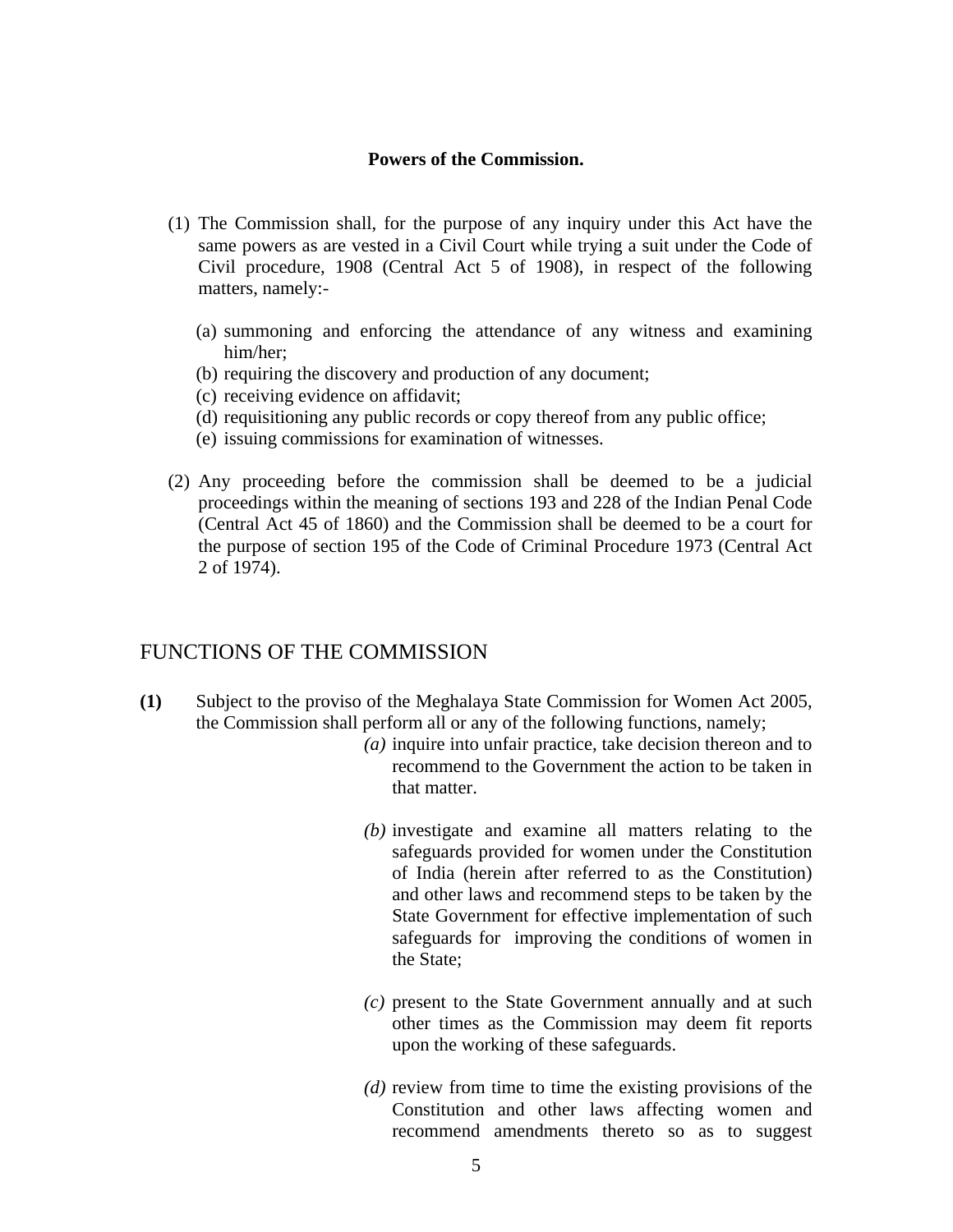remedial legislative measure to meet any lacunae, inadequacies or shortcomings in such legislations;

- *(e)* take up the cases of violation of the provisions of the Constitution and of other laws relating to women in the State with the appropriate authorities;
- *(f)* look into complaints and take suo moto notice of matters relating to  $-$ 
	- *(i)* deprivation of women's rights;
	- *(ii)* non-implementation of laws enacted to provide protection to women and also to achieve the objective of equality and development;
	- *(iii)* non-compliance of policy decisions, guidelines or instructions aimed at mitigating hardships and ensuring welfare and providing relief to women, and take up the issues arising out of such matters with appropriate authorities;
- *(g)* call for special studies or investigations into problems or situations arising out of discrimination and atrocities against women and identify the constraints so as to recommend strategies for their removal
- *(h)* evaluate the progress of advancement of women in the State.
- *(i)* inspect or cause to be inspected a jail, police station/lockup, observation home, children's home, rescue home, shelter home, or other place of custody where women are kept as prisoners or otherwise and take up with the authorities concerned such matters for remedial action as may be necessary.

**(2)** The State Government may consult the Commission on policy matters affecting women.

**(3)** The Commission shall present to the State Government every six months and at such other times as the Commission may deem fit reports of its activities together with its recommendations and the State Government shall cause them to be laid before the State Legislature as soon as possible along with a memorandum explaining the action taken or proposed to be taken on the recommendations and the reasons for non-acceptance, if any, of such recommendations.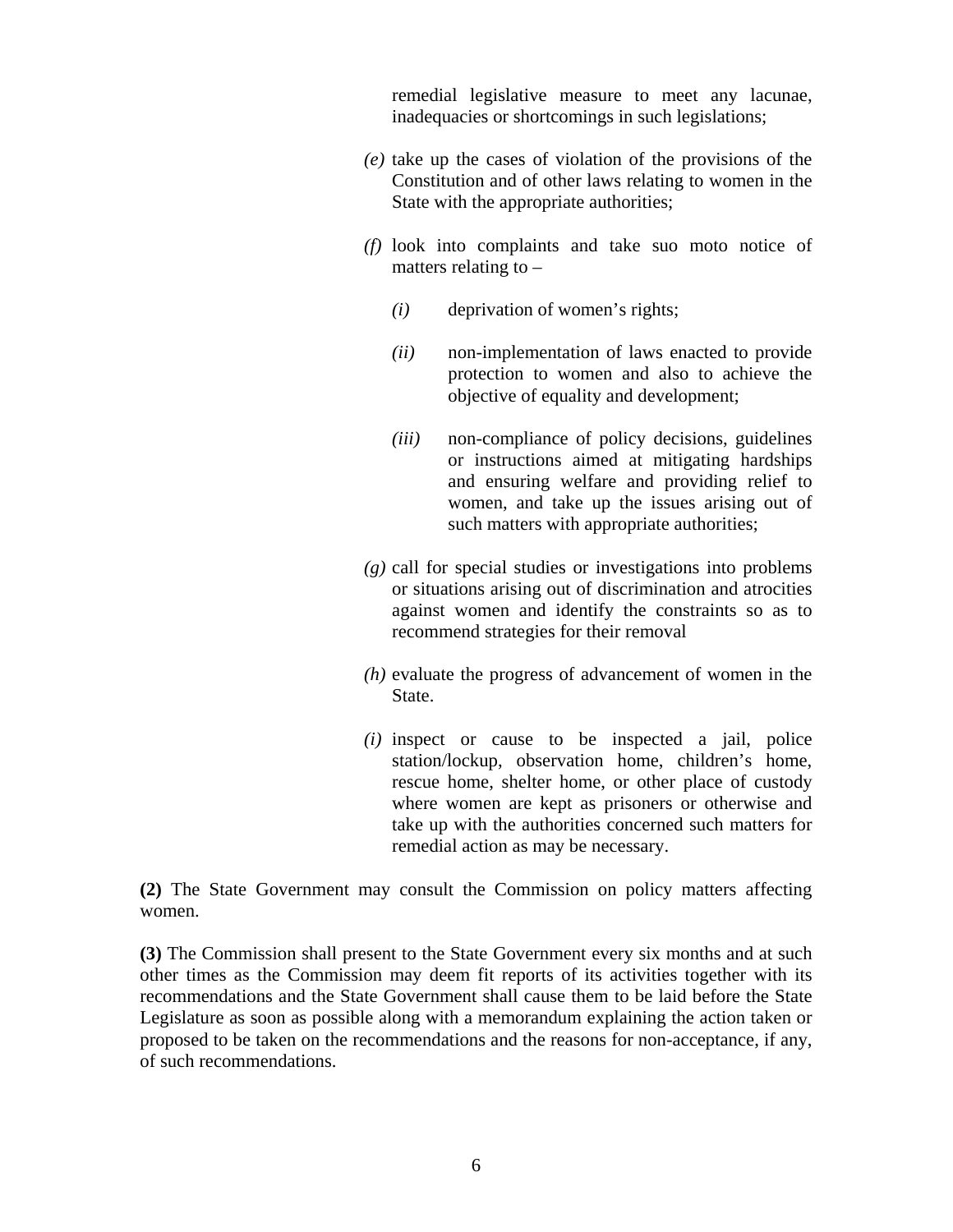(3) It shall be the duty of the Commission to furnish comments and recommendations on any report of the National Commission for Women on any matter with which the Government is concerned as the State Government may call for.

# **ACTIVITIES OF THE COMMISSION DURING THE YEAR 2004-05**

The endeavour of the Commission for the last one year was mainly to create awareness of the rights of women in the Society and then to sensitize the different traditional bodies to allow more space for women to participate at the grassroots level as well in the other decision making bodies. The Commission with the assistance from the National Commission for Women, New Delhi has been able to conduct Seminars/Consultations with different NGOs to have a better participation of women in all developmental programmes. The active participation of the members of the Commission has strengthened the activities undertaken during the year under report. The Commission also appreciates the support extended by the Directorate of Social Welfare from time to time.

1. **1.** The Chairperson, soon after assuming the charge along-with its members have visited the Government Hospital for mentally retarded to assess the facilities provided by the government, especially to the sick women and children with regard to their health, security, privacy, medical assistance, etc. The Commission, in this regard had approached the concerned department to improve the existing facilities and bring in more efficiency.

**2.** The Chairperson along-with the members have also visited few hospitals in the State Capital for making assessment of the facilities provided, especially in the Gynecology department and also the Shillong Jail, particularly the cell where women prisoners are kept, which was found to be very congested. The Commission had taken up the matter with the concerned department for all round improvement.

**3.** Two meetings were already held to discuss at length of frequent incidence of rape, molestation and sexual abuse against women and children in certain districts of the State and one awareness camp was conducted in West Khasi Hills. The focus was early dating/elopement and teenage pregnancies vis-à-vis STD/HIV diseases. Understandably, the reason for such manifold social issues in the rural as well as urban areas is due to the lack of adequate and proper care from parents, and un-awareness amongst the younger generation. The Camp held at Jaintia Hills district under the Deputy Commissioner called for a collective effort to tackle the issues by drawing Action Plan on 'Short Term' and 'Long Term' basis, which is under process. With the objective for prevention of such social imbalance, a joint effort involving NGOs, Church Leaders, etc. is inevitable. Awareness Camps for imparting Moral Science and Sex education at the School level has already been initiated in few districts, with the Motto 'Catch them Young'.

**4.** The National Commission for Women, New Delhi had sponsored a Seminar entitled *'Women Reservation in Durbars and Local Council (as per quota of 33 per cent* participation)'. With the basic objective of emphasizing women's participation in local legislatures and other constituted bodies, the Khasi Cultural Society in collaboration with the Meghalaya State Commission for Women had organized the Seminar which focused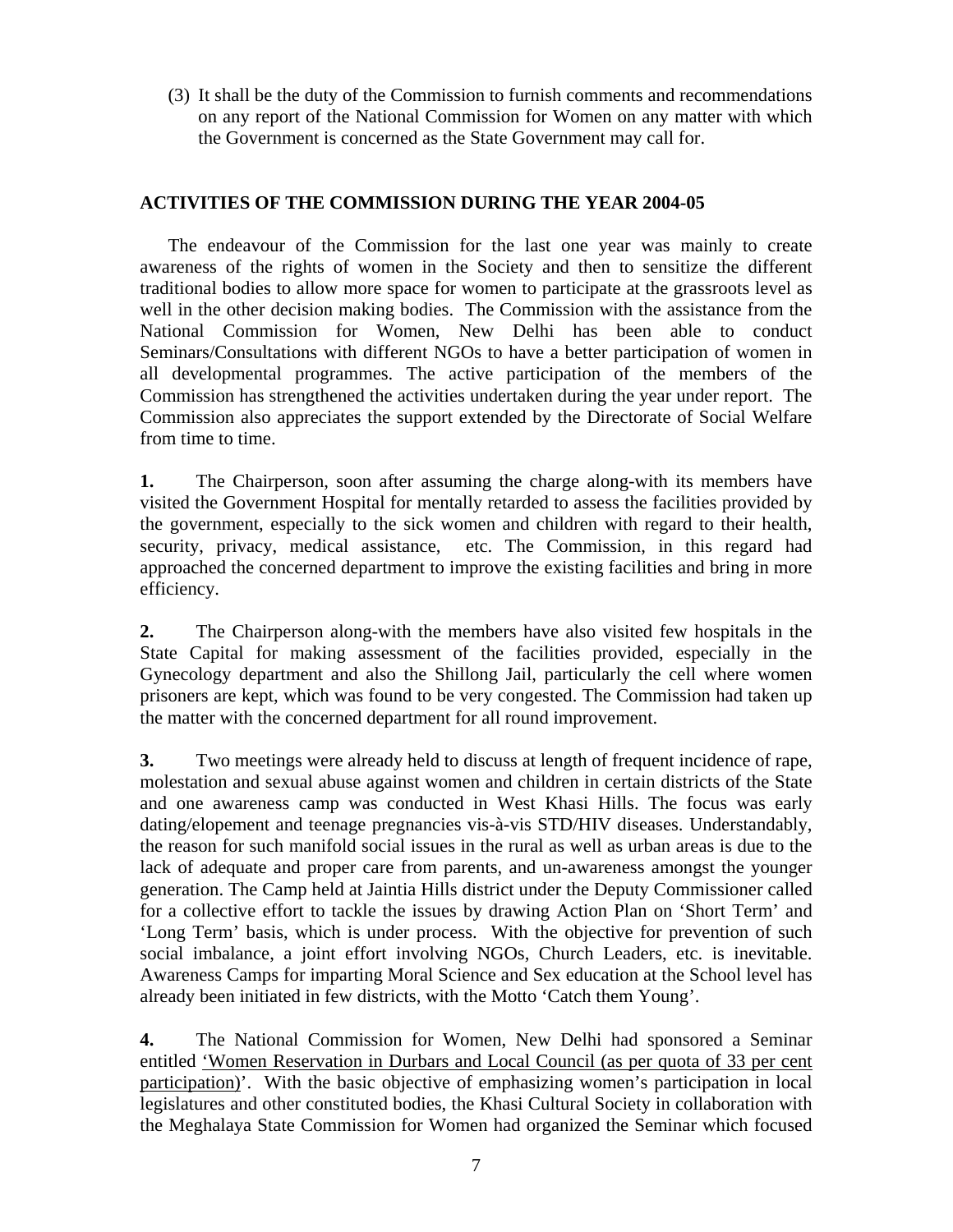that women should have a place to participate actively in the traditional forums. In this context, the men present in the Seminar were sensitized and the Commission looks forward that the traditional attitude will undergo some changes. More Seminars and Workshops are proposed to be held at different districts to sensitize the village headmen to allow more room to women in the matter of policy decisions and executive enactments at the grass root level.

A similar Seminar was conducted at Tura by the Garo Mothers' Union. The women of Garo Hills are concerned on this and also resolved that more women should be given a chance to participate at the village councils.

**5.** The Chairperson while participating the meeting of the constituted State Law Commission expressed concern over frequent cases of harassment of women in work places, family maintenance, grievances not getting proper legal redress, and the perpetrator of assault, kidnapping and rape, out on bail with little hope of punishment, because of the delay in dispensing justice. The Law Commission was appealed to initiate inquiries about the reported rape cases, the nature of such cases, in which Police Station they have been filed and slow progress of the investigation. Suggestion was made for holding frequent Seminars for creating awareness about women's rights. In this regard, the Commission has taken up a number of counseling programs during the period under report to avert indulgence of court cases, etc. The Commission also persuaded a number of cases, which are already in the Court of Law for speedy judgment.

**6.** The Commission, during the period under report has identified some of the main problems faced by women and children in common in the Garo Hills district. These are :

- *1.* Unemployment : Only 1 to 2% women are employed as School teachers and nurses.
- *2.* Education : Women literacy in Garo Hills is around 50% only. There are many school drop outs due lack of motivation, inadequate and proper guidance from parents, easy life style, etc.
- *3.* Health : Lack of knowledge on public health, hygiene, sanitation and dreaded and contagious diseases, immunization, etc.
- *4.* Garo Customary Law : A young girl less than 18 years old can also be given to an old man by the clan if the old man's wife dies. This customary law is known as 'ON-RIKA'.

An Action Plan is being worked out by the Commission in this regard.

**7.** The Chairperson participated in a Seminar on 'Status of Women and Customary Laws among Tribal Population of North East India' as Guest of Honour during the period under Report. The Seminar focused on:

- *1.* to understand the status of women in major tribal societies of North East India governed by Customary Laws in the changing socio, cultural, economic and political scenario;
- *2.* to deliberate on the applicability, relevance and efficacy of Customary laws in terms of protecting interest of women in tribal societies in the present context;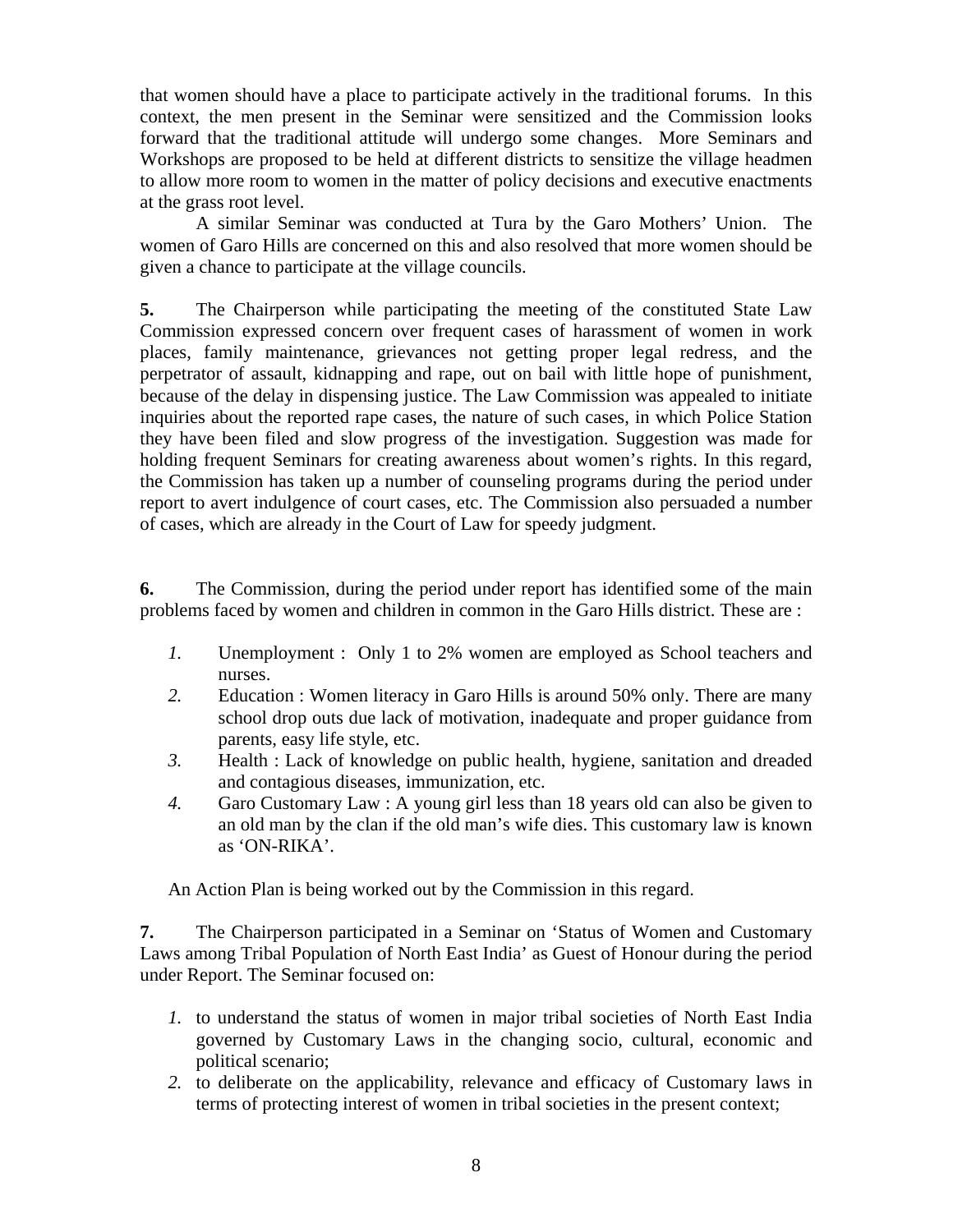**8.** In a yet another seminar organized by the National Institute of Public Cooperation and Child Development, Regional Centre, Guwahati, which was attended by the Chairperson along with noted Anthropologists, Scholars and examined the existing Customary laws of the tribal of North East India which governed by the  $6<sup>th</sup>$  Schedule and how it influences the life of the tribal women relating to marriage, sex, relations, kinship inheritance, settlements and disputes, etc. were focused. Considered from a gender perspective, the general perception is that customary laws in tribal societies render justice irrespective of the sexes. The Seminar sounded for the need for codification of customary laws of the tribes.

With the objective to **disseminate information on various issues related to women**, the Commission is all set to publish a **quarterly bi-lingual (in Khasi & Garo) News Letter**. The first edition is likely to be released shortly.

#### PUBLIC HEARINGS ORGANIZED

with the financial support from the NCW. **9.1.** The Commission organized the **first Public Hearing** on the 'Health facilities to the women and children' on the  $13<sup>th</sup>$  May, 2005, at Mairang, West Khasi Hills district

The Public Hearing recommended that imparting training to health volunteers, providing more medicines and strengthening the primary and community health system are the steps to be initiated immediately.

Sanitation is one of the important aspects of living healthy life. Due to ignorance or otherwise the people who do not adopt sanitation become victims of various diseases. Holding of awareness camps at community level and village level is the only and formidable task to over come this crisis and for achieving the goal gradually.

Consumption of tobacco, a cause for concern in the health sector also brings down the productivity of users. More camps and awareness programmes are the need of the hour to inculcate in the minds of the people about the menace.

The heinous crime of sexual abuse seems to be flourishing on both women and children. The location of the abuse in many cases is the home, neighborhood, work place, school, hospital and such places where the woman and girl child are closely related and knows the abuser. While the crime of sexual assault on child causes lasting psychic damage to the child and as such it is essential to prevent sexual abuse of children through stringent provisions.

 Population control, growth in literacy rates, higher levels of income, increased awareness, more penetration of media are the few components for the growth of Health Care system in sustaining the growth and development. Health care is essential for every age group and for rich and poor.

Inadequate medical facilities, staffing and scarcity of essential drugs and medicines faced in the rural areas which is a critical issue. The major reason for such a situation is probably due to paucity of funds as the modern medical facilities are costly and unaffordable.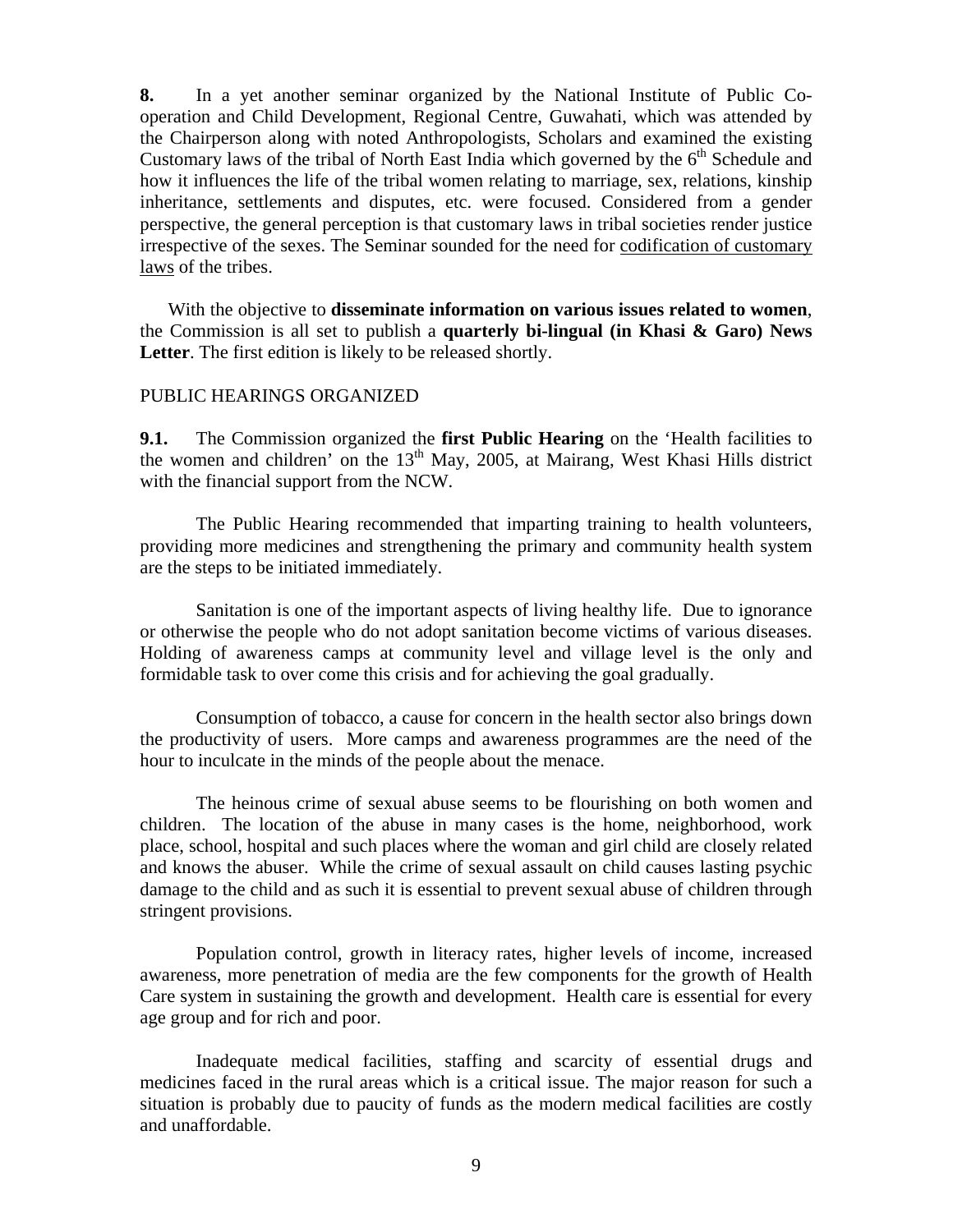**9.2.** The Commission organized the **second Public Hearing** on Health facilities to the Women and children on the  $22<sup>nd</sup>$  October, 2005 at Khliehriat, Jaintia Hills district, with the financial assistance from NCW.

Observations & Recommendations:

On the spot inspection by the members of the Commission along-with the officials revealed that the C.H.C. was in a bad state of affair, even **Incinerator** was unavailabile in many CHCs/PHCs. The Commission called for immediate attention to ensure quality of service in preventive, protective and curative health care. Health delivery is most effective when centralized to State, District and Local levels, with communities taking leadership and responsibility for health and development.

As of now, the health facilities in the State of Meghalaya need improvement in all respect. The Commission recommended that the Health Department is to strengthen the monitoring and evaluation Cell to enhance the functioning of all the CHCs/PHCs and Sub-Centres in the State. Secondly, so far as health facilities of the people are concerned, the Health Department should improve the coordination between different other departments in the State to bring in better results oriented output. It is understood that after the Public Hearing a Village Health Committee was formed to look into the functioning of the CHCs/PHCs. To-day, many villages have the Village Health Committee.

**9.3.** The Commission organized the **third Public Hearing** on 'Women in Agriculture (Potato Growers) in East Khasi Hills district' on the  $20<sup>th</sup>$  October, 2005, with financial assistance from the NCW.

Observations & Recommendations:

It was observed that there is lack of initiation on the part of the Government for recovery of money due to be received by the farmers under the Crop Insurance scheme in spite of all preliminary investment by the B.D.O. and the bank. It is learned that there is also lack of coordination between the district authority and the Agriculture Department. The officials represented the bank expressed the views that the matter is pending with the Government and the Insurance Company.

The Government should expedite settlement of claims with Insurance Company so that due compensation governs under the scheme reaches to the affected farming community in time. To avoid the delay Government may make specific rules so that the B.D.O. can conduct the inspection without reference to the Deputy Commissioner and submit directly to the Director of Agriculture for proper evaluation of the damages. It is suggested that in such damage of crop negotiations may be made with the financial institution to conduct a separate enquiry for the damages. This will enable the Government to make further negotiations with the bank to consider deferment of the payment of loan availed by the farmers or subsidy or total waif of the loan for the benefit of the farmers. Public Hearing extended an opportunity to the women farming community to know the schemes offered by different financial institutions; such as Banks, NABARD, Kisan Credit Card, etc. for better support system and economic status.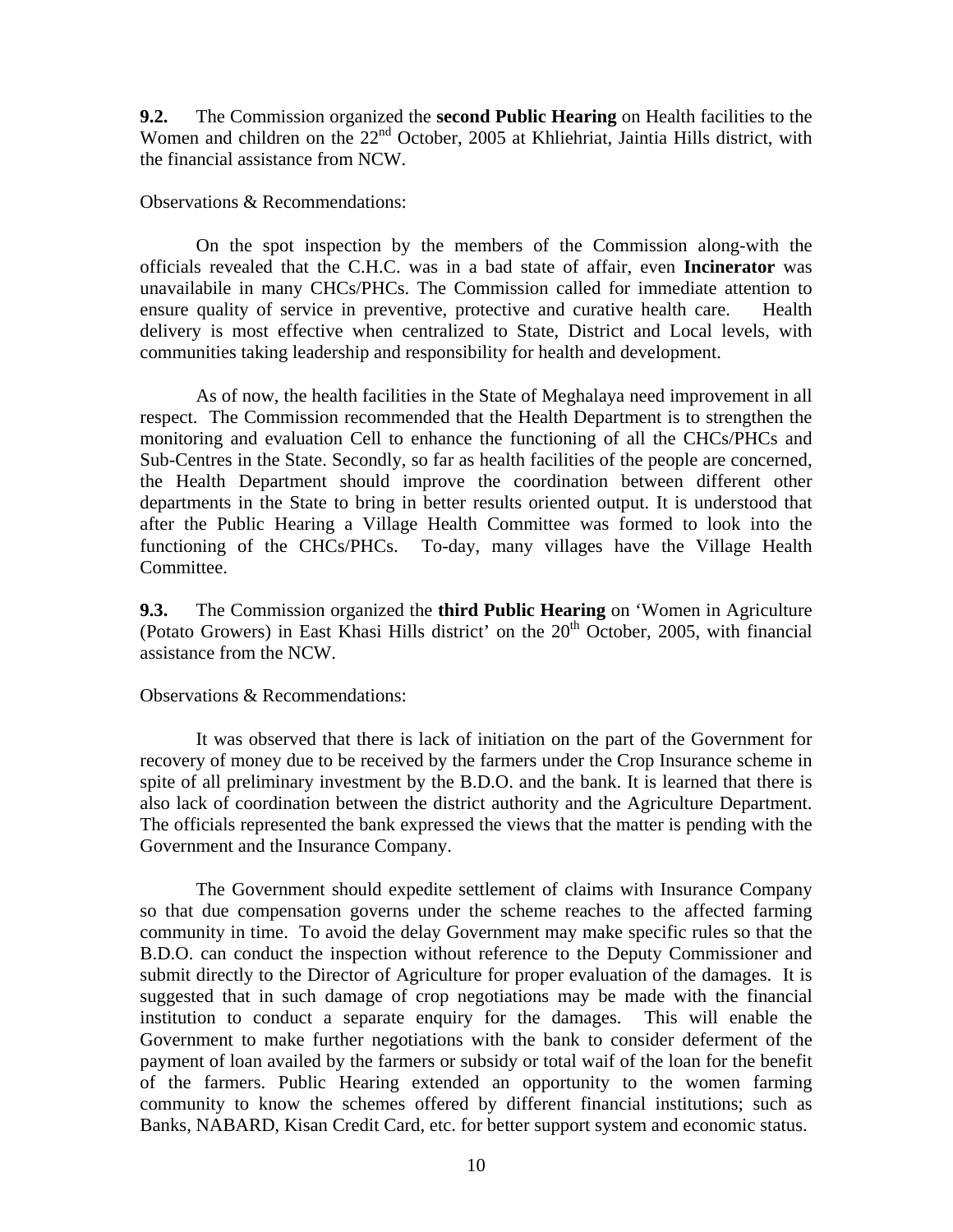**10.** The Meghalaya State Commission for Women also had conducted a Legal Awareness Program at Umsning, Ri-Bhoi district in collaboration with Ri-Bhoi Area Welfare Association to create awareness about the health hazards including HIV/AIDS, RCH, deprivation of nutrition to girl child, etc. The Commission already had meetings with the Health and Social Welfare departments for an integrated approach.

## SEMINARS ORGANISED

The Commission organized two separate Seminars of one day each on the topic 'Marriage and Family Ties'; one among the Garos on the 4<sup>th</sup> June, 2005 at **Tura, West** Garo Hills district and the other among the Khasis on the 11<sup>th</sup> June, 2005 at Shillong.

The objective of both the Seminars was to create awareness among the youths with regard to the importance of **legalization of marriage amongst the tribes** and to persuade the government so that the unhealthy trend prevailing in the society, such as teenage pregnancy, co-habitation and unwed mothers could be arrested to a certain extent and build a stronger tribal society.

The men folks are addicted to alcoholism due to frustration and various other reasons and women are the brewers of the local stuff/drinks for economic stability, but as a result many women become widows.

**11.1.** The Seminar dealt at length the existing system of succession and inheritance, marriages and family ties, divorce and other legal protection etc., and recommended as follows:

*1.* Garo Society is governed by matrilineal laws of succession and inheritance, so this is a unique in itself and deviation from this will lead to confusion. Therefore, it is recommended that the existing system to remain for the time being.

*2.* Since most of the marriages are un-registered, the legal protection and monetary maintenance for the divorcee/mother and children are deprived in the present scenario. It is urged upon that the marriage should be registered either in the traditional way with the Nokma (Headman) as a witness or in any other form so that the stability and protection of the family is guaranteed. For this, the Nokma (Headman) should be empowered to work out the modalities.

*3.* The Nokma is also to ensure that no marriage shall be considered legal and registered unless the boys and girls attain 21 years of age and 18 years of age respectively. This would ensure responsible parent-hood.

*4.* Documentation of Customary Laws and legalization of marriage after that the codification will be processed.

*5.* It is seen that due to non registration, non legalization of marriage a large amount of ability of the children are wasted, which leads to juvenile delinquency, child labour, dropouts and other anti social activities.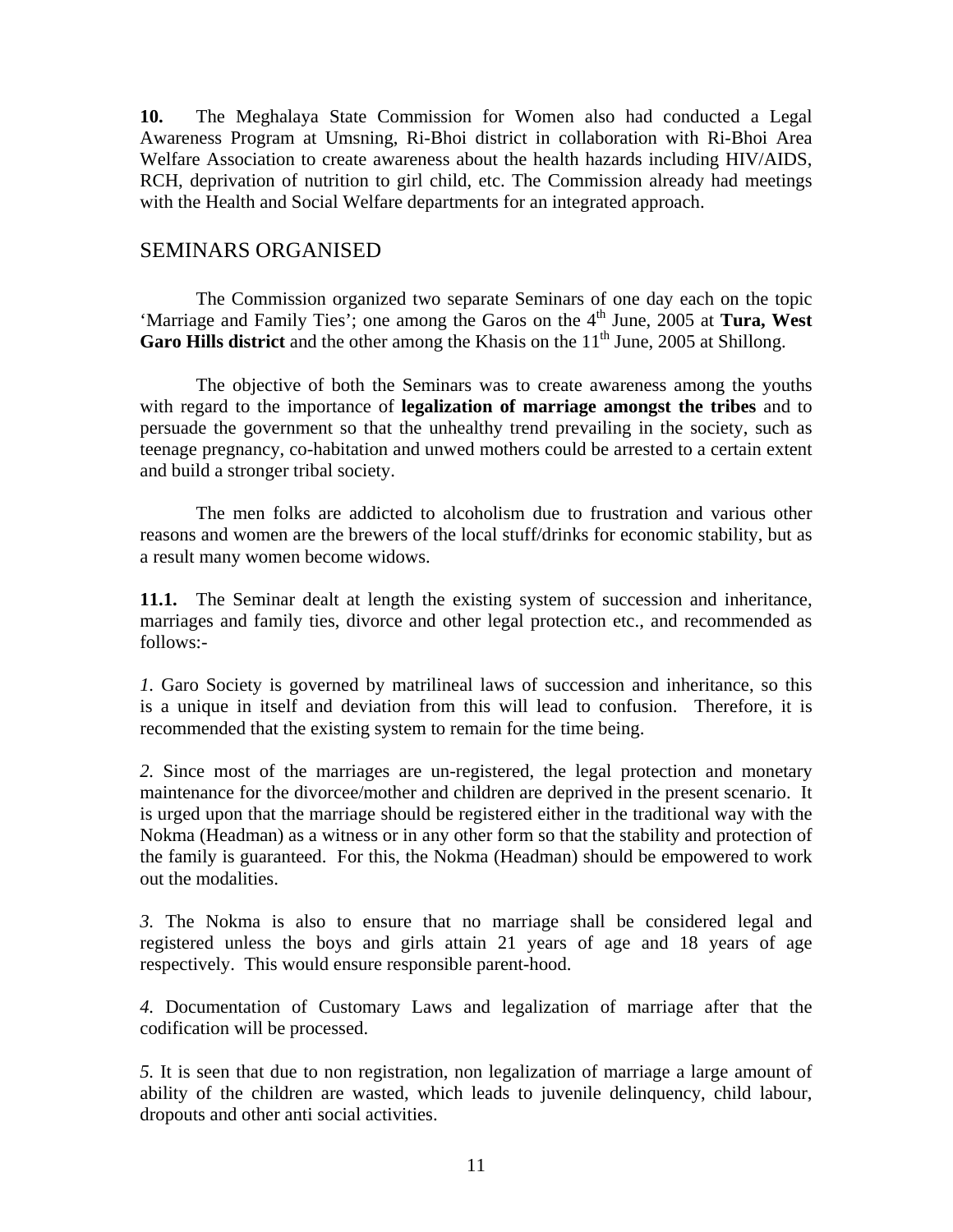**11.2.** The **second Seminar** discussed at length the existing system of family ties/divorce and legal protection for the women in a matrilineal society and recommended as follows:

*1.* Khasi society is governed by the matrilineal laws of succession and inheritance. The social institutions are therefore unique and different from the patrilineal customs of succession which is universal among nearly all the races of people in the globe. The system of kinship and succession among the Khasi, therefore centre round the mother.

*a)* In view of the matrilineal customs that are in vogue adoption of mother's clan name by the children male or female of the family as violation of it may lead to any kind of complication as such confused notions, in not using the correct mother's title, have affected society during the late years. Adoption of mother's clan name in fact is a standing usage.

*2.* The Seminar recommended that adequate protection to be given to women affected by divorces of their husbands, thereby to enabling them to receive compensatory protection that is in respect of the wife and her children as per the prevailing usages.

*3.* To empower Durbar Shnongs (local Durbars) to register marriages within their respective confines to ensure proper steps to sustain marriages and prevent them from being easily breakable and prevent households from being single parentage or one side's desertion.

*4.* Durbar Shnongs further are to ensure that no boy and girl to get married before 21 and 18 years respectively of age that is on the basis of registration of births and other kind of documentation for verification to be made available by the local authority.

*5*. It also recommended to urge upon his Excellency the Governor of Meghalaya to kindly give his assent to the Will system Bill passed by the Autonomous Khasi Hills District Council since 1997. Assent of this Bill into an Act will be very helpful to transfer parts of self acquired property of parents to sons apart from daughters as should become a good nucleus to raise investments and start business enterprises on the part of males.

*6.* The Bill on Registration of Marriage is helpful to curtail loose and wasteful marriages and regularize marital connection on a firmer footing. The child shall be registered immediately after birth and shall have the right from birth to a name, the right to acquire a nationality and, as far as possible, the right to know and be cared by for his or her parents. In the similar line, registration of marriage may also be made mandatory. Many renowned NGOs emphasized the need to enact the bill for Compulsory Registration of Marriage.

In this regard, after the deliberations the Commission had requested the Council (KHADC) to envisage measures in Registration of Marriages and understandably, steps have been taken in containing the irregularities prevailing in the marriage system. It is understood that the assent of the Hon. Governor of Meghalaya is yet to be sought on the bill.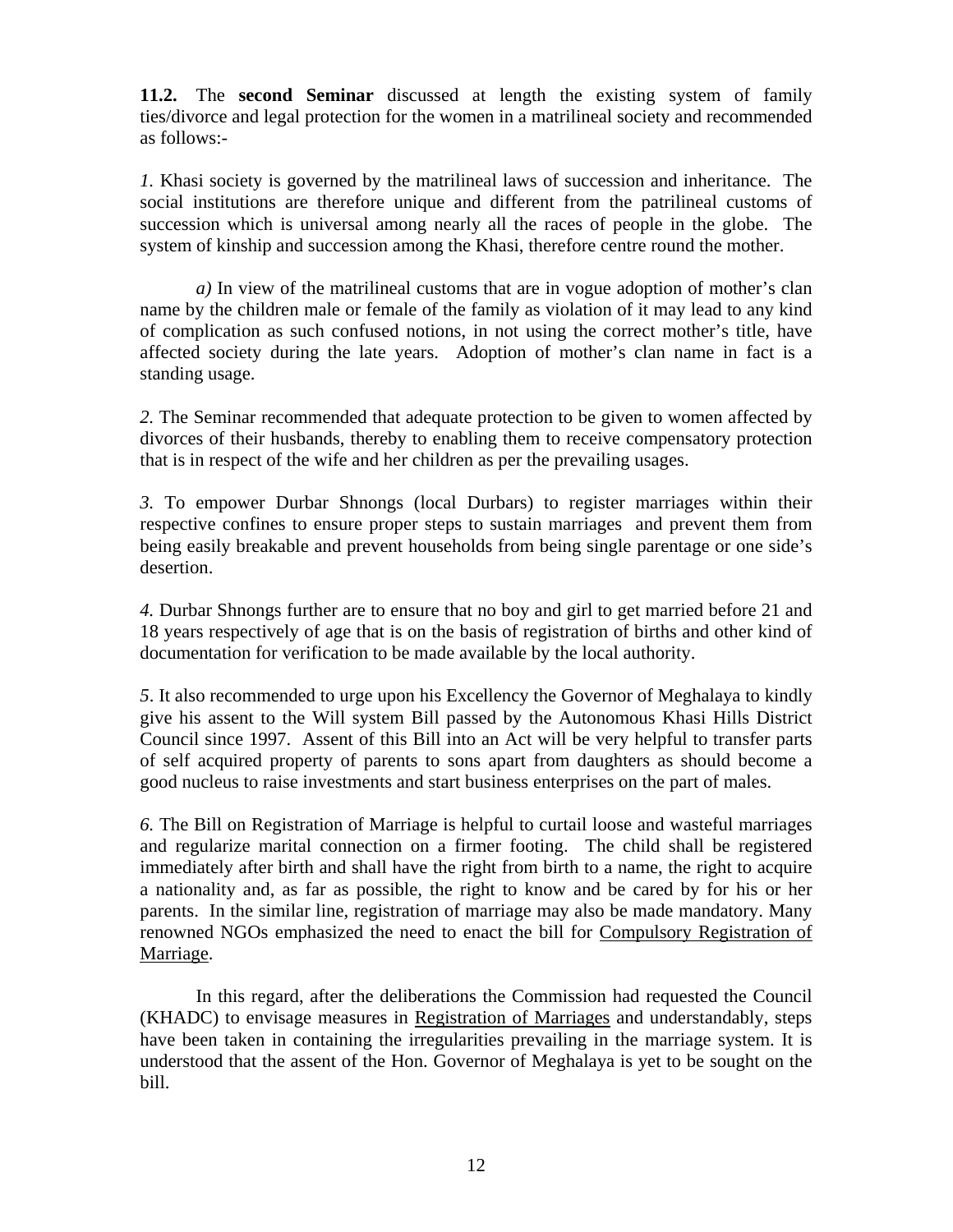12. The North Eastern Regional Workshop held on  $19<sup>th</sup> \& 20<sup>th</sup>$  November 2004 on Women Power Connect organized by Women Power Connect and the Meghalaya State Commission for Women discussed about the Women's reservation in the Rajya Sabha and Lok Sabha. The matter still remains in cold storage.

Ministry of Women & Child Development on  $17<sup>th</sup>$  &  $18<sup>th</sup>$  February, 2005 in collaboration with the Directorate of Social Welfare, Govt. of Meghalaya, relating the Health issues of women, girls and children. **13.** The Chairperson participated at the North East Consultation meet organized by

14. Organized the Anti Dowry Day on 26<sup>th</sup> November, 2004 at Women's College, Shillong sponsored by the Directorate of Social Welfare. Prof. Sujata Miri, NEHU, Prof. Y.N. Karma, Head Sociology Department, Principal of Women's College threw light on the evils of dowry and its practices. The Deputy Superintendent (Crime) also attended the meeting and informed that the number of cases received though very small, but still there is a need to create awareness among the people in the city. Students from various colleges of the city and members from the Sarada Sangha (Rama Krishna Mission) Mahila Ekta Samiti and other NGO members attended the programme.

November, 2005. **15.** The Chairperson attended a One day National Convention on 'Review of the Dowry Act, 1961, as the Guest of Honour – and also presented a paper – from  $22^{nd}$  to  $24^{th}$ 

# FINANCIAL POSITION DURING 2004-05 AT A GLANCE

The Government of Meghalaya, Department of Social Welfare has allocated a total sum of Rs.8.37 lac for the establishment of the Meghalaya State Commission for Women, out of which an amount of Rs. 1.25 lac pertained to Recurring nature of expenditure and Rs.7.12 lac towards Non Recurring nature of expenditure.

In addition to the above, the National Commission for Women had sanctioned a number of Programs in the form of Public Hearing as well as Seminar for which financial assistance has also been accorded. The details of the accounts furnished below pertains to the specific grants received by the Meghalaya State Commission for Women from the National Commission for Women, New Delhi, which have been audited by an external auditor and furnished to the funding agency as per requirement.

| Name of the Program                                                                                                                          | Allocation | Grant received  | Expdr. incurred |
|----------------------------------------------------------------------------------------------------------------------------------------------|------------|-----------------|-----------------|
| 1. Public Hearing on Health Rs. 20,000/-<br>facilities to Women $\&$<br>children at Mairang,<br>West Khasi Hills district held<br>on 13.5.05 |            | $Rs. 20,000/$ - | Rs. 31,186/     |
| 2. Public Hearing on Women Rs. 40,000/-<br>in Agricutlure (Potato<br>growers in East Khasi                                                   |            | Rs. 36,129/-    | Rs. 36,129/-    |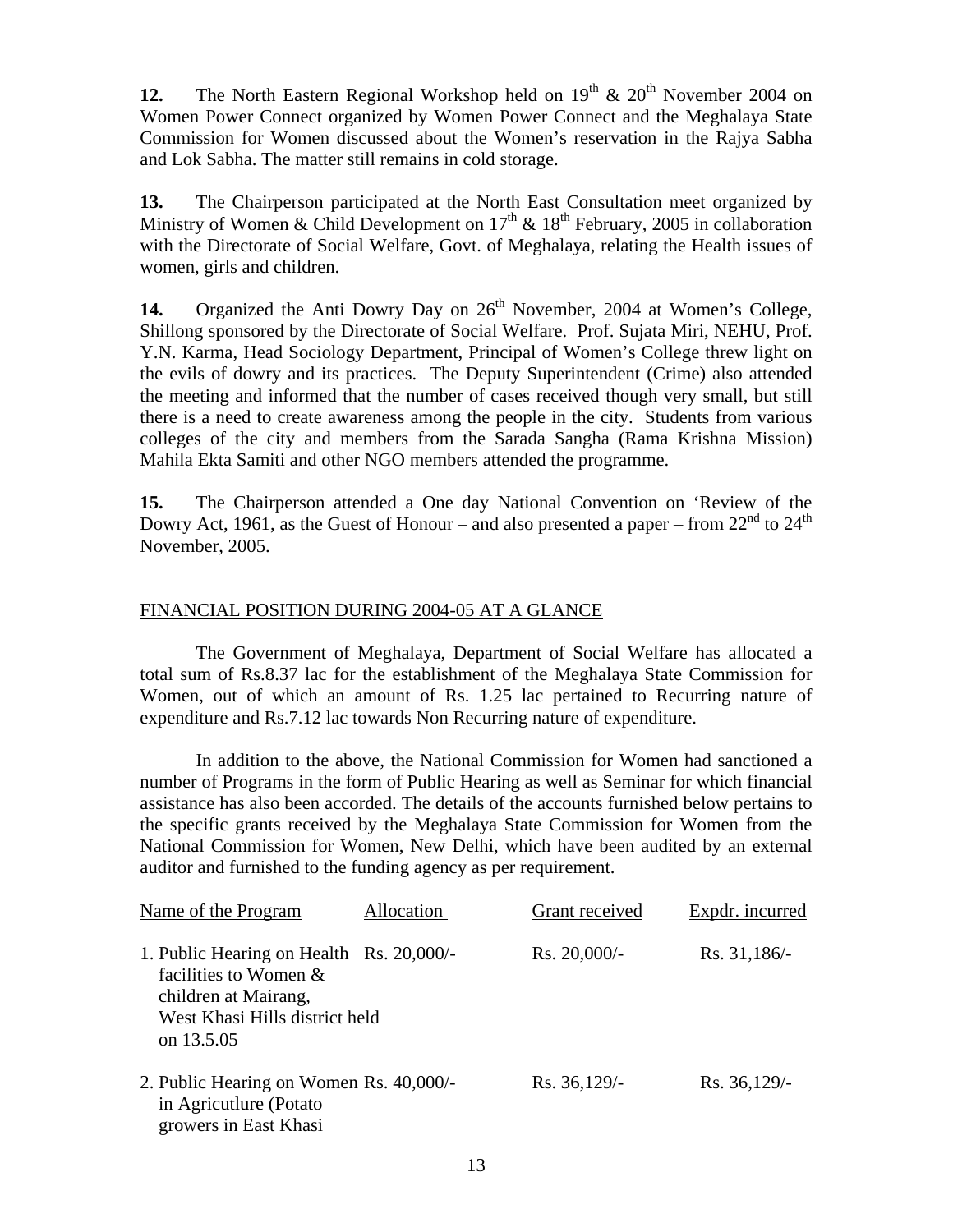| Hills district) held on<br>20.10.05                                                                                                        |                 |                |                |
|--------------------------------------------------------------------------------------------------------------------------------------------|-----------------|----------------|----------------|
| 3. Public Hearing on Health Rs. 40,000/-<br>facilities to Women &<br>children at Khliehriat,<br>Jaintia Hills district held<br>On 22.10.05 |                 | $Rs. 36,001/-$ | $Rs. 36,001/-$ |
| 4. Seminar on Marriage<br>& Family ties among Garos<br>held at Tura, West Garo<br>Hills district on 4.6.05                                 | $Rs. 50,000/$ - | Rs. 49,916/    | Rs. 49,916/-   |
| 5. Seminar on Marriage Rs. 50,000/-<br>& Family ties among Khasis<br>held at Shillong, East Khasi<br>Hills district on 11.6.05             |                 | Rs. 49,196/-   | Rs. 49,196/-   |
| Total                                                                                                                                      | Rs.200000/-     | Rs.191242/-    | Rs.203193/-    |

 *by the respective MLA of the Constituency where the program was held] [NB : The excess expenditure of Rs.11,186/- over & above the allocation against item No. 1 was made good* 

#### **CONCLUSION**

Fifty eight years ago when India woke up from freedom, it was widely acknowledged that the struggle for liberation was as much by men and women. In fact, the move of the homes into the public arena started for our women in different ways in the course of twentieth Century. The trajectory of the movement is usually traced from the social reforms movement of the  $19<sup>th</sup>$  Century, when the issues regarding the status of women were addressed initially by men.

The Women Movement emerged in India in the second half of the twentieth Century. Gandhiji's call all the women of this country to join what shaped into the freedom struggle gave a fillip to the fledgling organizations.

The Women's Movement is one of the efforts at seeking justice and freedom from shackles in which the women of this country have been bound for millennia. Their collective dream of an apex national Women's Organization was crystallized in the form of National Commission for Women in 1990.

The state also followed suit and almost all states have their own Commissions. Together they form a country wide Organization collecting information on various issues concerning women, reviewing the laws and provisions meant for their protection and advancement, monitoring and implementation of different programmes, spreading awareness about their rights and redressing their grievances.